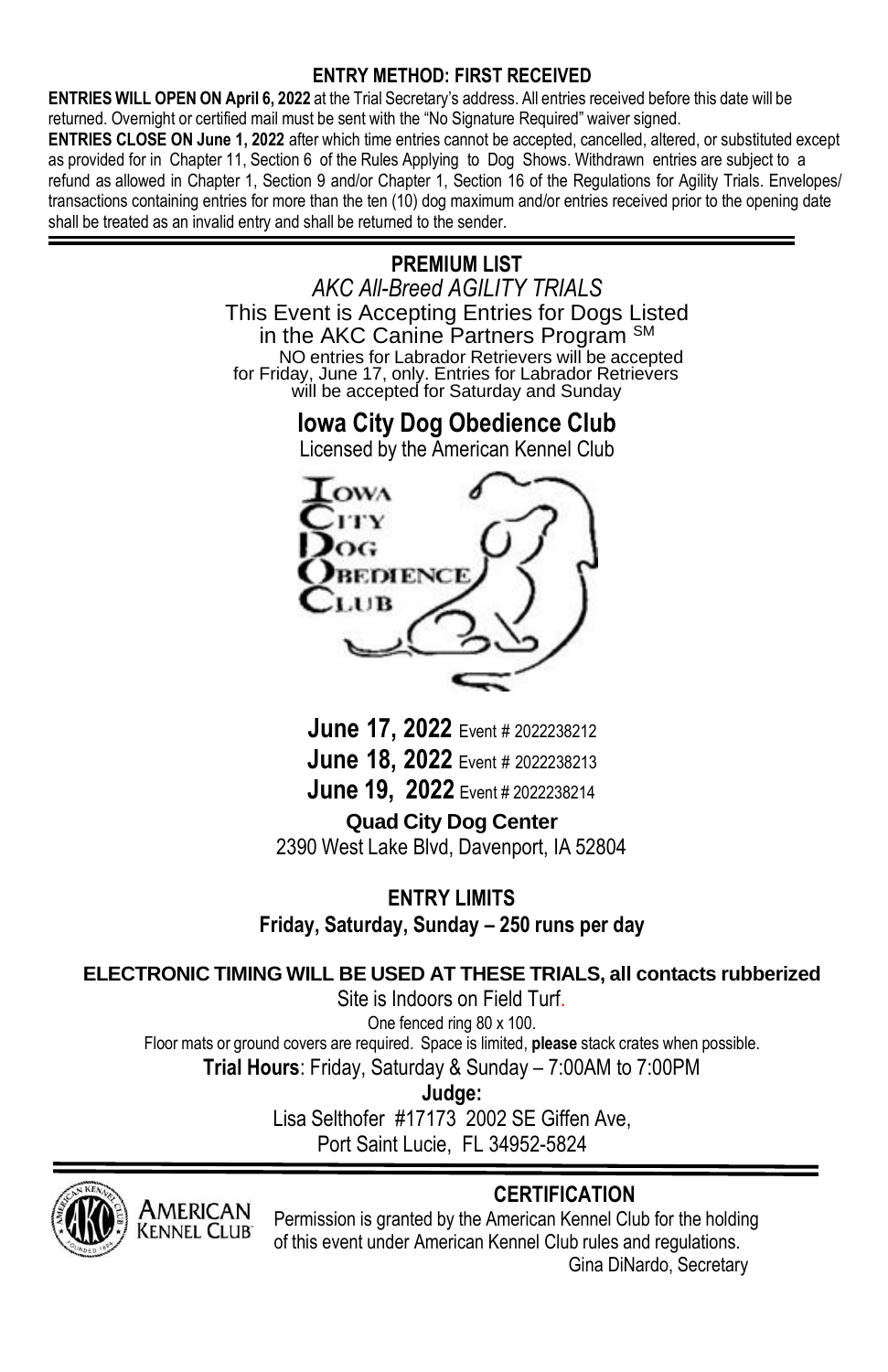## **OFFICERS OF THE IOWA CITY DOG OBEDIENCE CLUB**

| 1815 12th Ave #D, Coralville, IA 52241 |
|----------------------------------------|
|                                        |

### **BOARD OF DIRECTORS**

Kate Cowles, Trudy Supalla, Michele Hartzler, Susan Griffith, Sue Ann Thompson

| <b>TRIAL CHAIRPERSON</b> | <b>TRIAL SECRETARY</b> |
|--------------------------|------------------------|
| Kathy Stepp              | Deb Owens              |
| 3428 Ridgecrest Dr NE    | 508 2nd Ave            |
| North Liberty, IA 52317  | Luther, IA 50152       |
| (319) 626-7104           | (515) 230-4989         |
| kathrynstepp@gmail.com   | icdocsec@gmail.com     |

## **EVENT COMMITTEE**

| All officers and Members of the Board of Directors |  |
|----------------------------------------------------|--|

All officers and Members of the Board of Directors

| <b>TENTATIVE RUN ORDER</b>                      |                        |                        |  |  |
|-------------------------------------------------|------------------------|------------------------|--|--|
| Friday                                          | <b>Saturday</b>        | Sunday                 |  |  |
| <b>FAST</b>                                     | Time 2 Beat            | <b>FAST</b>            |  |  |
| Mas/Exc Std                                     | <b>Premier Std</b>     | Mas/Exc Std            |  |  |
| <b>Open Standard</b>                            | <b>Mas/Exc Std</b>     | <b>Open Standard</b>   |  |  |
| <b>Novice Standard</b>                          | <b>Open Standard</b>   | <b>Novice Standard</b> |  |  |
| <b>Premier JWW</b>                              | <b>Novice Standard</b> | <b>Mas/Exc.IWW</b>     |  |  |
| Mas/Exc.JWW                                     | <b>Mas/Exc.IWW</b>     | <b>Open JWW</b>        |  |  |
| <b>Open JWW</b>                                 | <b>Open JWW</b>        | <b>Novice JWW</b>      |  |  |
| <b>Novice JWW</b>                               | <b>Novice JWW</b>      |                        |  |  |
| Run order is Tentative – and subject to change. |                        |                        |  |  |

**Small to tall all three days**

### **VETERINARIAN ON CALL**

**Animal Emergency Center of the Quad Cities** 1500 State St, Bettendorf, IA 52722 (563) 344- 9599Hours: Fri 5:00 PM to 12AM Sat and Sun 24 hrs **Rock Island Animal Hospital** 2312 5 th Ave, Rock Island, IL 61201 (309) 788-6398 Hours: 8:00 AM to 1 PM, 2-5:30PM Fri Closed Sat & Sun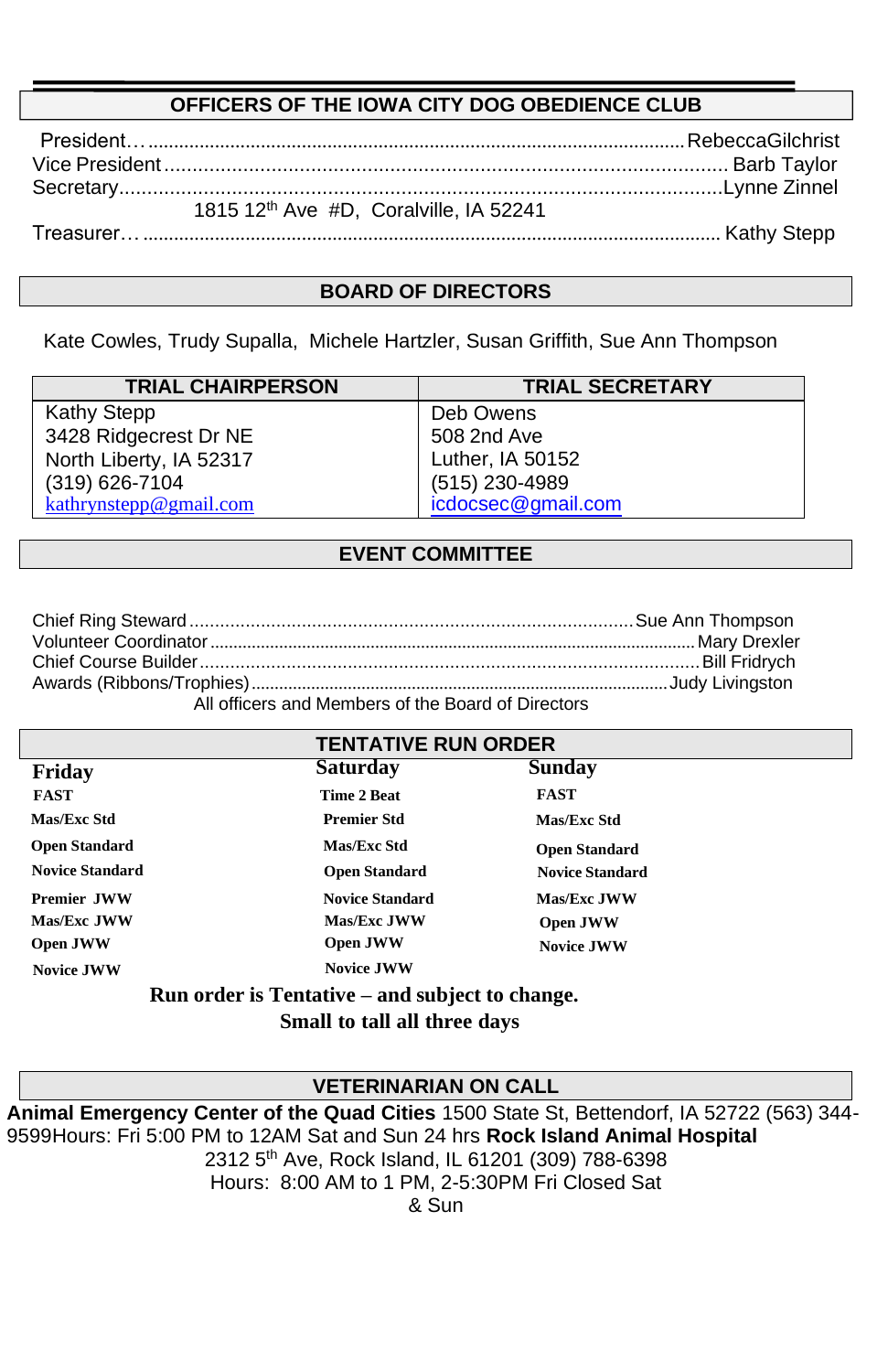Exhibitors should follow their veterinarian's recommendations to assure their dogs are free of internal and external parasites, any communicable diseases, and have appropriate vaccinations.

## **EMERGENCY SERVICES**

#### Fire/Ambulance/Police Scott County **911**

| <b>CLASSES OFFERED</b>    |                                                   |                           |                                  |                                  |                                  |  |  |
|---------------------------|---------------------------------------------------|---------------------------|----------------------------------|----------------------------------|----------------------------------|--|--|
|                           | <b>Friday</b><br><b>Saturday</b><br><b>Sunday</b> |                           |                                  |                                  |                                  |  |  |
| Standard                  | Jumpers with<br>Weaves                            | Standard                  | Jumpers with<br>Weaves           | Standard                         | Jumpers with<br>Weaves           |  |  |
| Master, Master P          | Master, Master P                                  | Master, Master P          | Master, Master P                 | Master, Master P                 | Master, Master P                 |  |  |
| Excellent.<br>Excellent P | Excellent.<br>Excellent P                         | Excellent.<br>Excellent P | Excellent.<br><b>Excellent P</b> | Excellent.<br><b>Excellent P</b> | Excellent.<br><b>Excellent P</b> |  |  |
| Open, Open P              | Open, Open P                                      | Open, Open P              | Open, Open P                     | Open, Open P                     | Open, Open P                     |  |  |
| Novice A, B, P            | Novice, A, B, P                                   | Novice A, B, P            | Novice A, B, P                   | Novice A, B, P                   | Novice A, B, P                   |  |  |
| <b>FAST</b>               | Premier                                           | Time 2 Beat               |                                  | <b>FAST</b>                      |                                  |  |  |
|                           |                                                   | Premier                   |                                  |                                  |                                  |  |  |

Please consult the *Regulations for Agility Trials* for a complete description and eligibility for entry into these classes. The exhibitor is fully responsible for entering the dog in the correct class and height division. Dogs running in a height division other than what they are eligible for will be eliminated.

| <b>HEIGHT DIVISIONS</b>                                              |                                                             |                                                                                                                                                                                                                           |  |  |  |
|----------------------------------------------------------------------|-------------------------------------------------------------|---------------------------------------------------------------------------------------------------------------------------------------------------------------------------------------------------------------------------|--|--|--|
| <b>REGULAR</b>                                                       | <b>PREFERRED</b>                                            | <b>HEIGHT AT WITHERS</b>                                                                                                                                                                                                  |  |  |  |
| Handlers may opt to run<br>their dog in a higher<br>height division. | Handlers must run<br>their dog in the<br>following heights. | Owners are responsible for entering their dog in the<br>proper height division.                                                                                                                                           |  |  |  |
| 8"                                                                   | 4"                                                          | For dogs 11 inches and under at the withers                                                                                                                                                                               |  |  |  |
| 12"                                                                  | 8"                                                          | For dogs 14 inches and under at the withers                                                                                                                                                                               |  |  |  |
| 16"                                                                  | 12"                                                         | For dogs 18 inches and under at the withers                                                                                                                                                                               |  |  |  |
| 20"                                                                  | 16"                                                         | For dogs 22 inches and under at the withers                                                                                                                                                                               |  |  |  |
| 24"                                                                  | 20"                                                         | For dogs over 22 inches at the withers                                                                                                                                                                                    |  |  |  |
| $24C$ "                                                              | n/a                                                         | Dogs may be entered at this height at their<br>owner's discretion if their measurement is 22<br>inches and under at the withers.<br>Dog who measure into the 24" regular jump height<br>division may not enter 24-choice. |  |  |  |

#### **Simplified Jump Height Card Process MEASURING and HEIGHT CARD INFORMATION**

When filling out the entry form, there is a section at the top of the form for exhibitors to designate whether the dog has a valid jump height card or if the dog needs to be measured.

Please check the appropriate box so that the Trial Secretary knows whether to include the dog on the *Dogs To Be Measured List*. It is not required for a copy of a dog's jump height card to be submitted with the entry form or show it during day of show check-in. However, exhibitors should carry the original valid official jump height card/form at each trial to present upon request. (Ch 2, Sec. 4)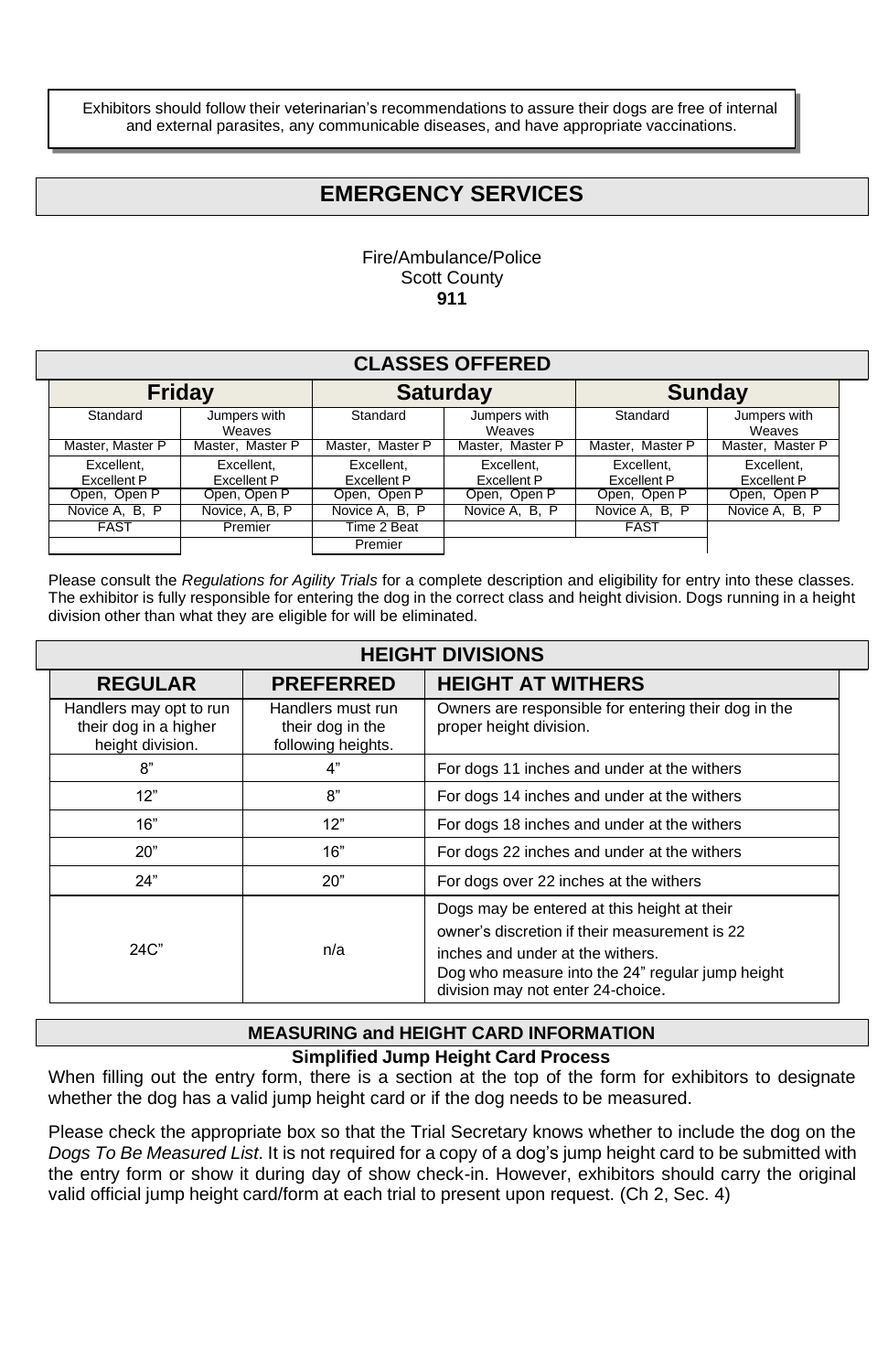## **DOGS ELIGIBLE TO ENTER**

This trial is open to all dogs fifteen (15) months of age or older that are registered with the American Kennel Club or that have AKC Limited Registration, Purebred Alternative Listing/Indefinite Listing Privileges (PAL/ILP) or an AKC Canine Partners listing number, or approved Foundation Stock Service (FSS) breeds are eligible to participate.

Dogs with a Purebred Alternative Listing/Indefinite Listing Privileges (PAL/ILP) or an AKC Canine Partners listing number must be spayed or neutered in order to compete. Wherever the word "dog" is used it includes both sexes.

Dogs should be physically sound. Dogs that are blind or deaf shall not be eligible, and neither are bitches in season, aggressive dogs, or dogs suffering from any deformity, injury, or illness which may affect the dog's physical or mental performance. No dog shall compete if it is taped or bandaged in any way or has anything attached to it for medical purposes. Refer to Chapter 2 of the *Rules Applying to Registration and Discipline* for the listing of registerable breeds that may participate. Puppies under four months of age are strictly prohibited from the trial grounds.

### **OBSTACLES AND RING CONDITIONS**

Obstacles will meet the specifications for obstacles in the current edition of the *Regulations for Agility Trials*. All classes will take place indoors on a field turf surface. Ring size will be 80' by 100', fenced area.

## **ENTRY FEES PER DAY**

First entry of each dog each day(includes AKC recording fee)......................\$24.00 Add'l entries of same dog each day (includes AKC recording fee)… ............... \$14.00

If you would like to know the status of your entry prior to the issuance of the judging schedule upon closing, please enclose a self-addressed, stamped envelope or postcard along with your entry. E-mail confirmations will be sent to those listing a legible e-mail address on the entry form.

**Mail entry forms and fees to: Deb Owens, Trial Secretary, 508 2nd Ave, Luther, IA 50152**. Please make checks payable to Iowa City Dog Obedience Club (ICDOC). No entries will be accepted by phone, fax or hand delivery. Express mail entries must include the signature waiver allowing them to be left at the secretary's address. Inquiries may be directed to Deb Owens at [icdocsec@gmail.com.](mailto:icdocsec@gmail.com) No entry shall be made and no entry shall be accepted which specifies any conditions as to its acceptance. An initial confirmation email will be sent immediately upon receipt of your entry. Once entries close, a final confirmation, judging program and run order will be sent out no later than 7 days before the trial. Please contact the trial secretary as soon as possible if you do not receive these emails.

**Illegible entries** will not be processed and will be returned to the exhibitor. Returned checks do not constitute a valid entry and the Trial Secretary will add a \$25 collection fee (optional) to the amount of each returned check. Overpayments of \$10 or less will not be refunded.

#### **WAIT LIST INFORMATION**

ICDOC is offering a wait list to fill openings created by withdrawn entries after the trial's closing date/time. A maximum of 25 entries will be placed on the club's wait list. All entries, including wait listed entries, must be received by the Trial Secretary prior to June 1, 2022 at 6 PM. Any entries withdrawn that are received by 6 PM June 13, 2022 will be replaced by a wait listed entry if any are available. If a withdrawn entry is replaced by a wait listed entry, a full refund will be issued for the withdrawn entry. Any wait listed entry that does not move off the wait list into the trial by 6 PM June 13, 2022 will receive a full refund.

## **MOVE UP INFORMATION**

Move ups will be allowed at this trial. Move ups for Friday, June 17 must be received in writing at the trial secretary's address or email address by 6 PM, Monday, June 13. All requests for move ups for Saturday, June 18 & Sunday, June 19, must be received in writing by the trial secretary no later than ½ hour after completion of judging on Friday for Saturday, and Saturday for Sunday.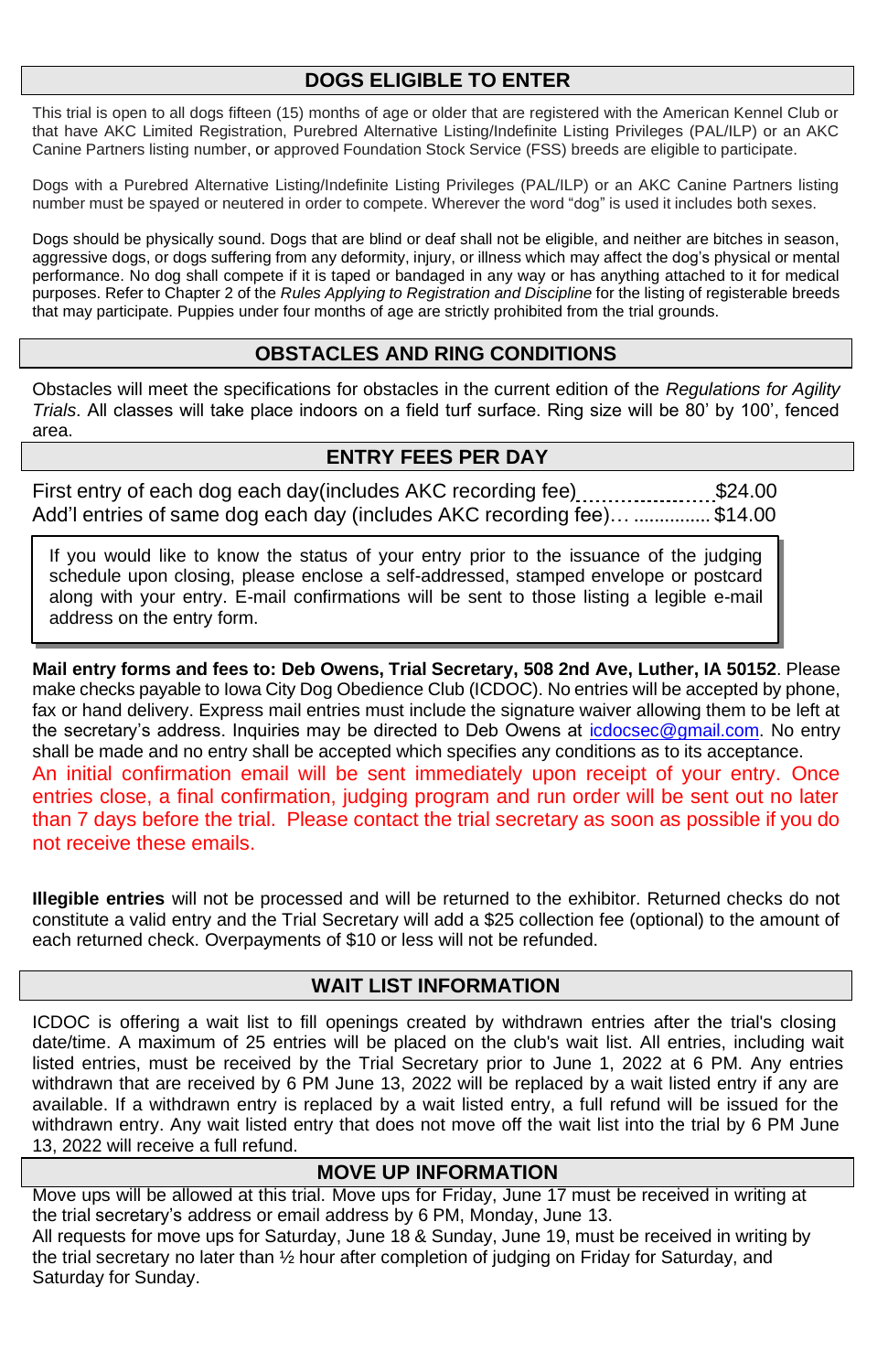## **COURSE WALK-THROUGHS AND WARM-UP INFORMATION**

Handlers in all classes are permitted to walk the course, without a dog, during a walk-through period held prior to the start of the class. The walk-through is restricted to handlers entered in that class only. Handlers with multiple dogs, at events with multiple rings may request to walk with a height group other than the one their dog is entered in if a conflict is imminent.

A warm-up area, consisting of one regulation agility jump, may be provided for exhibitors. The warm-up area is to be used exclusively for warming up the dog and not for training or relieving of the dog.

There will be NO contact obstacle familiarization for Novice dogs.

## **RIBBONS, AWARDS, AND PRIZES**

Rosettes will be awarded in each jump height division in each class as follows:

| <b>First Place</b>  |  |
|---------------------|--|
|                     |  |
| Third Place         |  |
| <b>Fourth Place</b> |  |
|                     |  |
|                     |  |

Rosettes will be awarded to 1st through 4th place dogs in each jump height in each titling class. Flat Qualifying Ribbons will be awarded to all dogs receiving a qualifying score in each titling class. A Rosette will be awarded to all dog/handler teams finishing a title. A MACH Ribbon & MACH Bar or a PACH Ribbon and PACH bar, or a Grand Champion ribbon and bar will be awarded to each team earning one of these titles.

All exhibitors should obtain a copy of the Regulations for Agility Trials by contacting the American Kennel Club, 8051 Arco Corporate Dr., Suite 100, Raleigh, NC 27617-3390, by phone (919) 233-9767, by email a[t info@akc.org, o](mailto:info@akc.org)r on their website at [www.akc.org.](http://www.akc.org/)

### **VOLUNTEERS**

Lunch will be provided for workers. We appreciate your help. Questions: contact Kathy Stepp at [kathrynstepp@gmail.com.](mailto:kathrynstepp@gmail.com)

## **NOTICE TO EXHIBITORS**

#### **SAFETY, BEHAVIOR and LIABILITY**

**The safety of the dog** is our primary concern. By entering this trial, exhibitors acknowledge that they are familiar with the rules and regulations of this sport, and that their dogs are familiar with and able to perform all obstacles safely.

**It is expressly understood** that exhibitors alone are responsible for the behavior of their dogs and/or children. Any exhibitor whose dogs and/or children create an unnecessary disturbance or repeatedly engage in unsafe or disruptive behavior may, at the discretion of the event committee, be asked to leave the show site. In such case, no refund of any fees paid will be made. The Iowa City Dog Obedience Club and its agents, employees, etc., will assume no responsibilities for any loss, damage or injury sustained by exhibitors or handlers, or to any of their dogs or property and further assumes no responsibility for injury to children.

The Iowa City Dog Obedience Club reserves the right to decline entries for cause and may remove any dog on account of aggression. No one shall have any recourse or claim against the Iowa City Dog Obedience Club or any official thereof.

**All dogs must be on leash** at all times when on trial grounds except when in the designated warm-up area or competing on the course.

#### **REFUNDS**

**No entry fee** will be refunded if the trial cannot open or be completed by reason of riots, civil disturbances, fire, an act of God, public emergency, act of a public enemy, or any other cause beyond the control of the organizing committee. No entry fee will be refunded in the event a dog is absent, disqualified, excused, or barred from competition by the action of the Event Committee.

**Bitches in season** are not permitted to compete in agility trials. Refunds less a \$5 administrative fee per class per day will be issued for bitches that come in season after the closing date for the trial. Written notification must be received by the trial secretary by Friday, June 17, 2022.

**Service/Handling Fee** Returned checks do not constitute a valid entry. There will be a \$25 charge added on returned checks. No refund for duplicate entries. Care will be taken to find duplicates, however, if an entry has been processed, no refund will be made.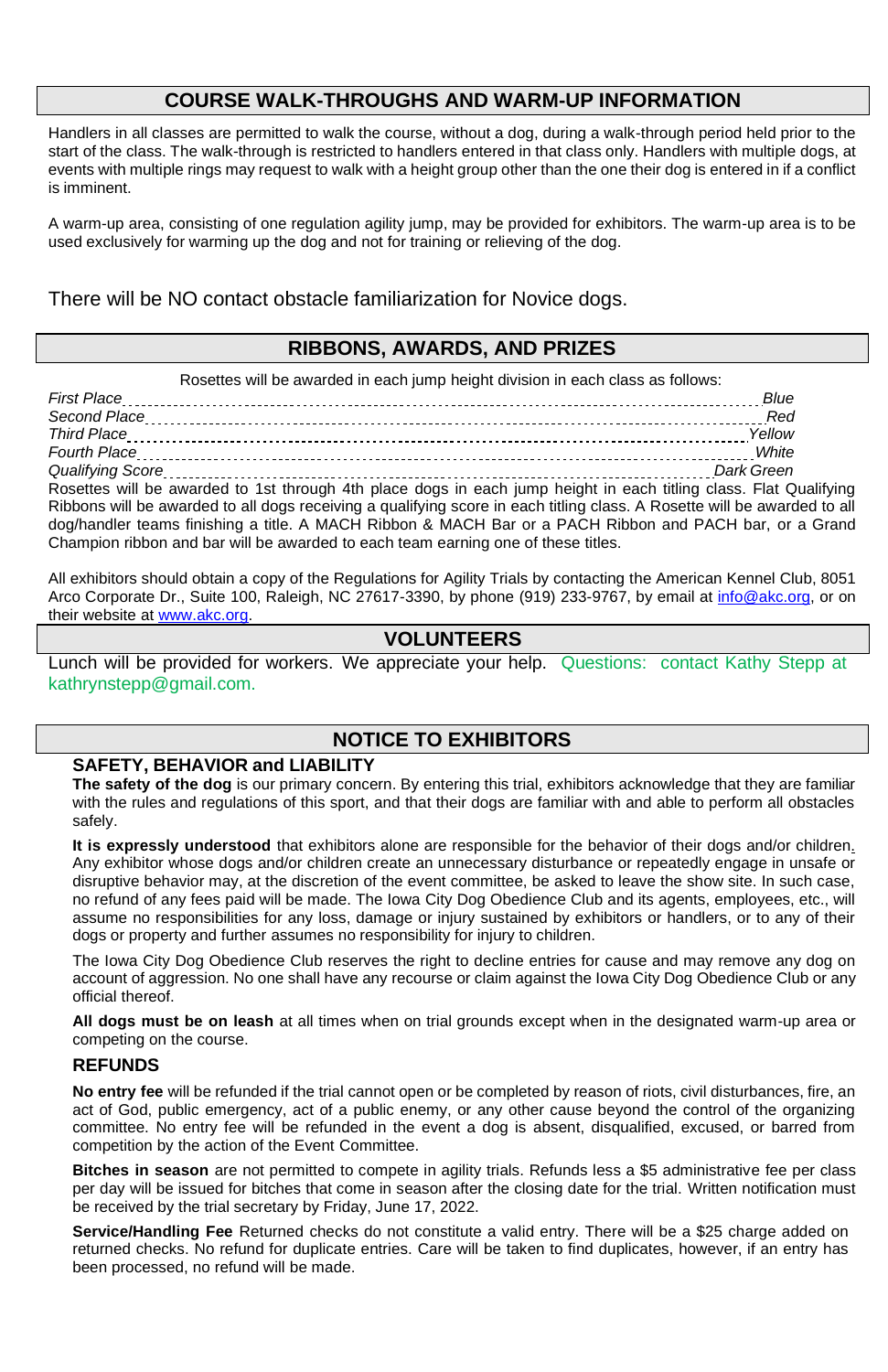#### **RINGSIDE**

**Dogs may arrive** any time prior to judging if the dog has a valid temporary or permanent jump height card. Otherwise, they must be available for measuring prior to the start of their class by the judge of record or a VMO or AKC Field Rep if available. All dogs not needed for further judging will be excused.

**Judges are not required** to wait for dogs. The owner/handler of each dog is solely responsible for having it ready at ringside when it is to be judged. The Club has no responsibility for providing service through a public address system or stewards or runners for the purpose of calling or locating dogs that are not brought into the ring when required.

### **VENDORS**

If you would like a vendor space, please contact Kathy Stepp at (319) 626-7104 or [kathyrynstepp@gmail.com](mailto:kathyrynstepp@gmail.com) for more information.

## **Class Changes Effective January 1, 2021**

## **Entering a Mixture of Regular and Preferred Classes Within the Same Trial Weekend – Multiple Jump Heights Within the Same Trial Day**

Effective January 1, 2021, exhibitors may enter a mixture of both Regular and Preferred classes on the same trial day and/or during a trial weekend. Any mixture of Regular and Preferred classes is allowed. Please note that if a dog qualifies in Regular Master Standard and Preferred Master JWW (or vice versa) on the same trial day, then NO Double Q shall be earned toward either the MACH or PACH title. The Double Q still requires that Standard Agility and Jumpers With Weaves be either both Regular OR both Preferred on the same trial day.

Additionally, within the same Regular or Preferred classes, a dog may now be entered in multiple jump heights within the same trial day. For example, the same dog may now be entered in 20-inch Master STD/JWW while also entered in 24Cinch Premier STD/JWW on the same trial day.

A separate entry form must be submitted when the same dog is being entered in a mixture of Regular and Preferred and/or different jump heights within the same trial weekend thereby clearly indicating which class(es) and/or jump heights belong together for each trial day of the weekend.

## **Entering For Exhibition Only (FEO)**

As of January 1, 2021, For Exhibition Only may be offered at the option of the host club. FEO will be offered on a one-year pilot basis in order to give AKC time to evaluate its impact. FEO will allow exhibitors to work with their dogs in a trial environment. FEO is only allowed in the Time 2 Beat and FAST classes. FEO will be of value to new exhibitors or exhibitors that are having difficulty with a specific obstacle and/or ring environment. Competitors must enter in T2B and/or FAST. Participation in FEO is non-qualifying.

• FEO runs are treated as trial entries. The exhibitor must enter the class(es) (T2B and/or FAST) prior to the closing date, pay class entry fee(s) and the Trial Secretary must record the entry in the Trial Catalog as part of the results for that class. FEO does not need to be noted on the entry form; the handler will declare the day of the show.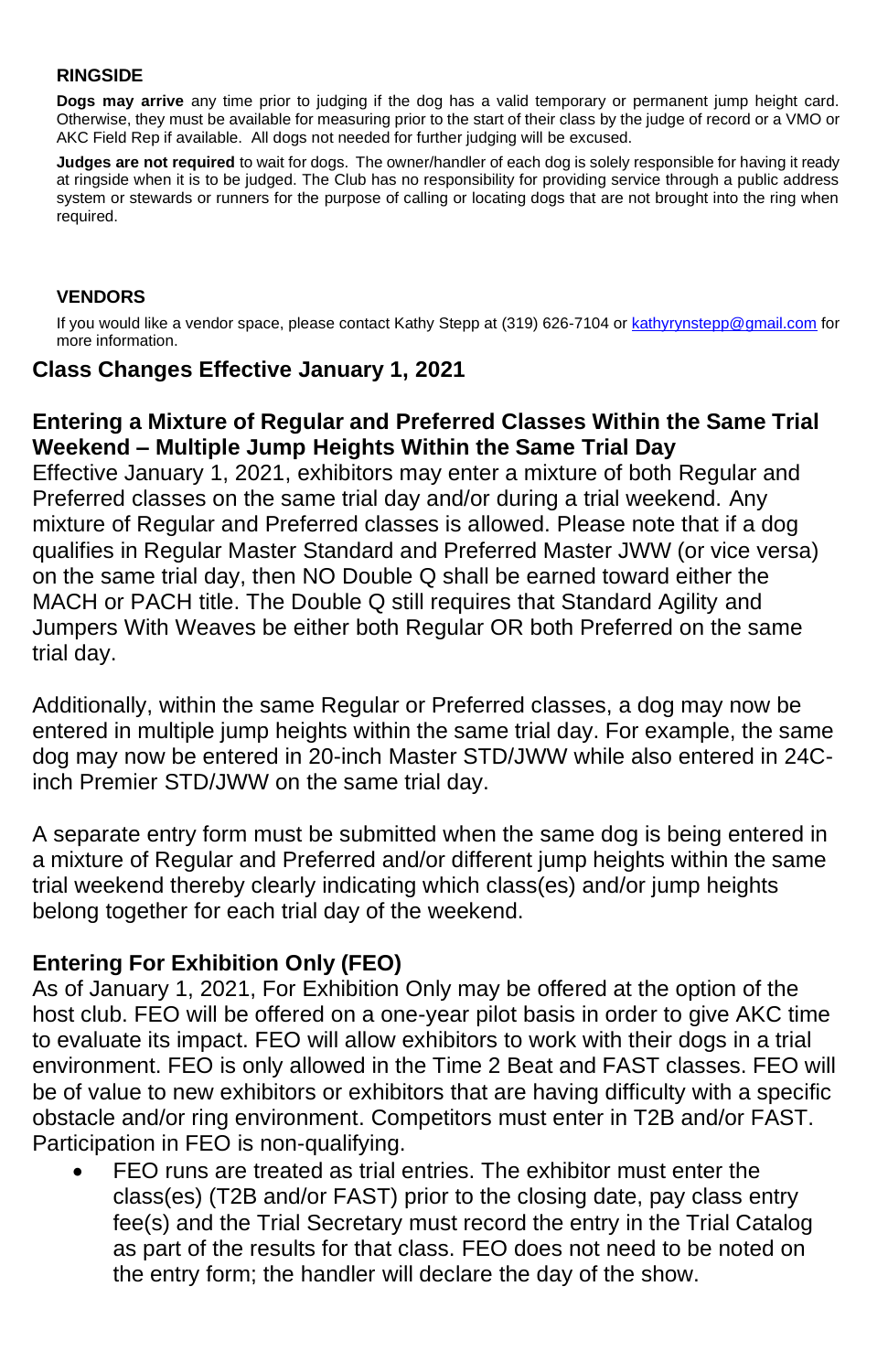- Dogs may be entered in any jump height for FEO runs. If entered in an ineligible jump height, the team is committed to FEO for that run and must declare FEO on the start line. Day of show jump height changes are not allowed.
- Dogs may be entered in any level of FAST (Novice, Open, Excellent, Master). If the dog is not eligible for the level entered, the team is committed to FEO for that run and must declare FEO on the start line. Day of show level changes are not allowed.
- The exhibitor must declare FEO in the ring prior to leading out. FEO may be declared earlier (ex. when checking in at the gate board).
- Toys are allowed in the ring
	- o Toys must be non-audible
	- o Toys may not leave the handler's hand
	- o Toys that roll freely cannot be used
- Food/treats are not allowed in the ring
- FEO should be utilized for the benefit of the dog and not as a punitive correction. Harsh verbal and /or physical corrections shall not be tolerated. Any determination of harshness by the judge shall be immediately whistled and the handler will be dismissed from the ring.

## • A judge must monitor the entire run. Judges can stop a run at any time *(Note: This section only needs to be published in the Premium List if the Club is offering FEO.)*

## **Fix and Go On (FNG)**

As of January 1, 2021, Fix and Go On will be offered on a one-year pilot basis in order to give AKC time to evaluate its impact. FNG allows exhibitors to immediately reattempt an obstacle at any time while on course when the dog's performance of an obstacle is not to their expectation. This allows the dog to successfully complete the obstacle then finish the course or leave the ring on a positive note. Using FNG will result in a non-qualifying score.

Fix and Go On is not pre-entered; rather, it occurs during the course of the run.

**This club does not agree to arbitrate claims as set forth on the Official AKC Entry Form for this event.**

### **ADDITIONAL SITE INFORMATION**

**BUILDING WILL BE AVAILABLE FOR SET UP on Friday June 17 at 7:00 AM.** No dogs may be left in the building overnight.

**Crating space** will be available on a limited basis. The trial site requires a tarp to be placed on the floor underneath your crates. Crates may be left overnight; however, the Iowa City Dog Obedience Club and the Quad City Dog Center will not be responsible for any lost or damaged items left at the show site.

**A Box Lunch will be available at the site. HyVee Menus will be available until 10:30 AM, with orders delivered around noon.** Cost will be \$7. There are also various restaurants and fast food vendors within a very short driving distance.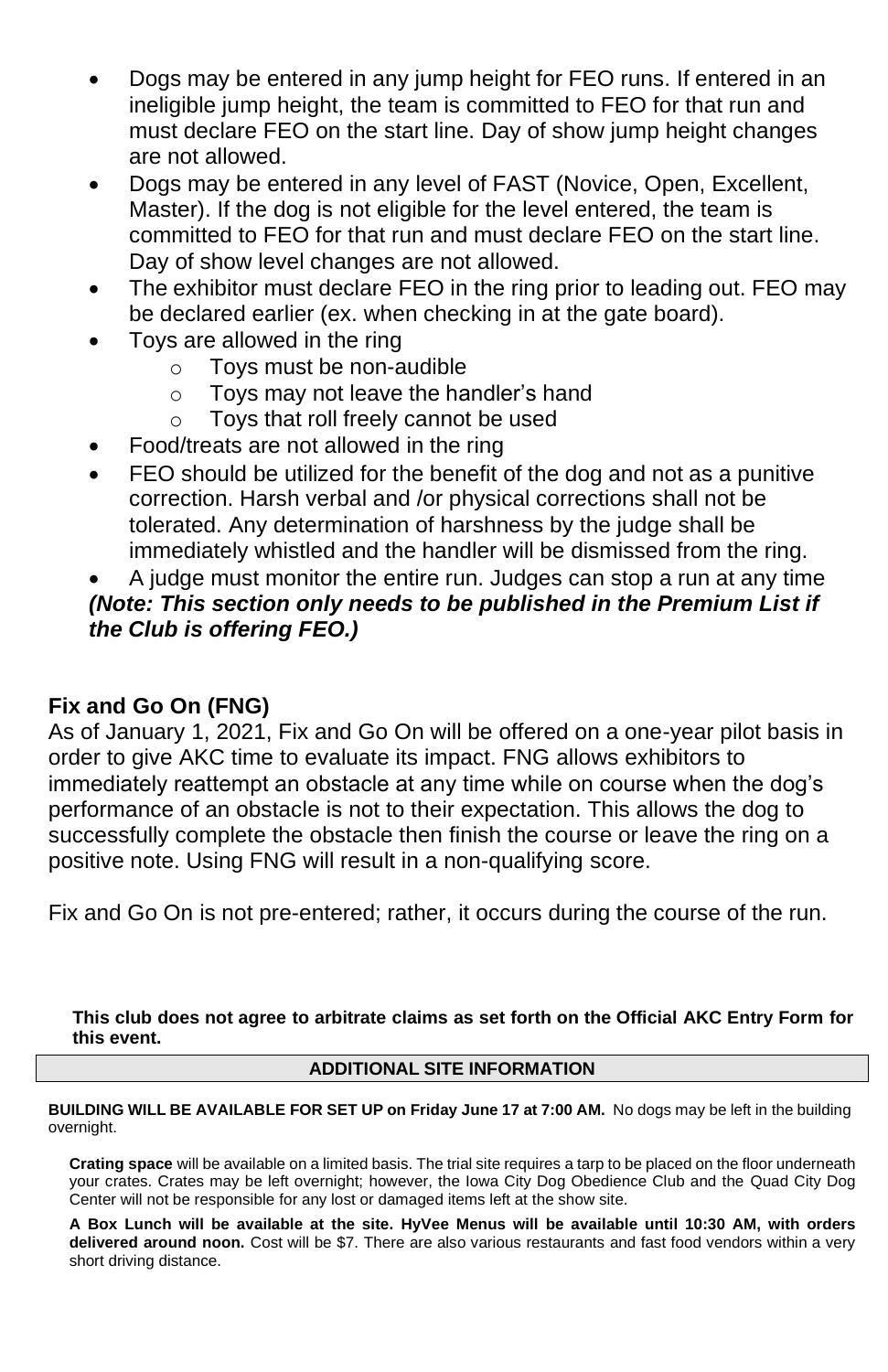*Overnight camping on site is allowed but there are no electrical hook-ups or water for motor homes or campers.*.

**Exhibitors are responsible** for cleaning up after their dog(s). Any exhibitor failing to do so may be excused without benefit of refund if the Event Committee deems the exhibitor to be in violation of this requirement. Cleaning supplies and disposal sites will be available at various locations around the show grounds.

*EXHIBITORS FREE WITH ENTRY FORM – spectators welcome with masks*

### **HOTEL INFORMATION**

*These hotels have graciously agreed to accept our well-mannered dogs. A pet deposit may be required. Please check with hotels for policies and restrictions.*

Sonesta Select 895 Golden Valley Drive, Bettendorf, IA 52722 (563) 355-3999 (Booking link Quad City Dog Center, Rate/Name Quad City Dog Center, Rate code QCDC) Comfort Inn & Suites 8300 N.W Blvd Davenport, IA 52803 (563) 324-8300 Holiday Inn 6902 27th St Moline St, IL 61265 (309) 762-8811 LaQuinta Inn 5450 27th St Moline, IL 61265 (309) 762-9008

Heartland Inn 815 Golden Valley Dr Bettendorf, IA 52722 (563) 355-6336

#### **DIRECTIONS TO THE TRIAL SITE**

**From the North or Northeast,** take US 61 or I-88 to I-80 West. Follow I-80 West to I-280 East. Exit at Iowa Exit 4, West Locust Street. Turn right on West Locust and proceed one block to West Lake Boulevard. Turn right Quad City Dog Center is at 2390 West Lake Boulevard, across from Honda plant.

**From the East**, take I-80 to I-74 to I-280 West. Follow I-280, crossing the Mississippi River. Exit at Iowa Exit 4, West Locust Street. Turn left on West Locust and proceed one block to West Lake Boulevard. Turn right. Quad City Dog Center is at 2390 West Lake Boulevard, across from Honda plant.

**From the South,** take I-74 West to I-280 West. Follow I-280 west, crossing the Mississippi River. Exit at Iowa Exit 4, West Locust Street. Turn left on West Locust and proceed one block to West Lake Boulevard. Turn right. Quad C ity Dog Center is at 2390 West Lake Boulevard, across from Honda plant.

**From the West**, take I-80 east to I-280, follow to Exit 4, West Locust Street. Turn right on West Locust, proceed one block to West Lake Boulevard. Turn right. Quad City Dog Center is at 2590 West Lake Boulevard, across from Honda plant.

**Covid Guidelines: We will follow the CDC guides and regulations in force at the time of the trial. Further information will be sent with the trial confirmation.**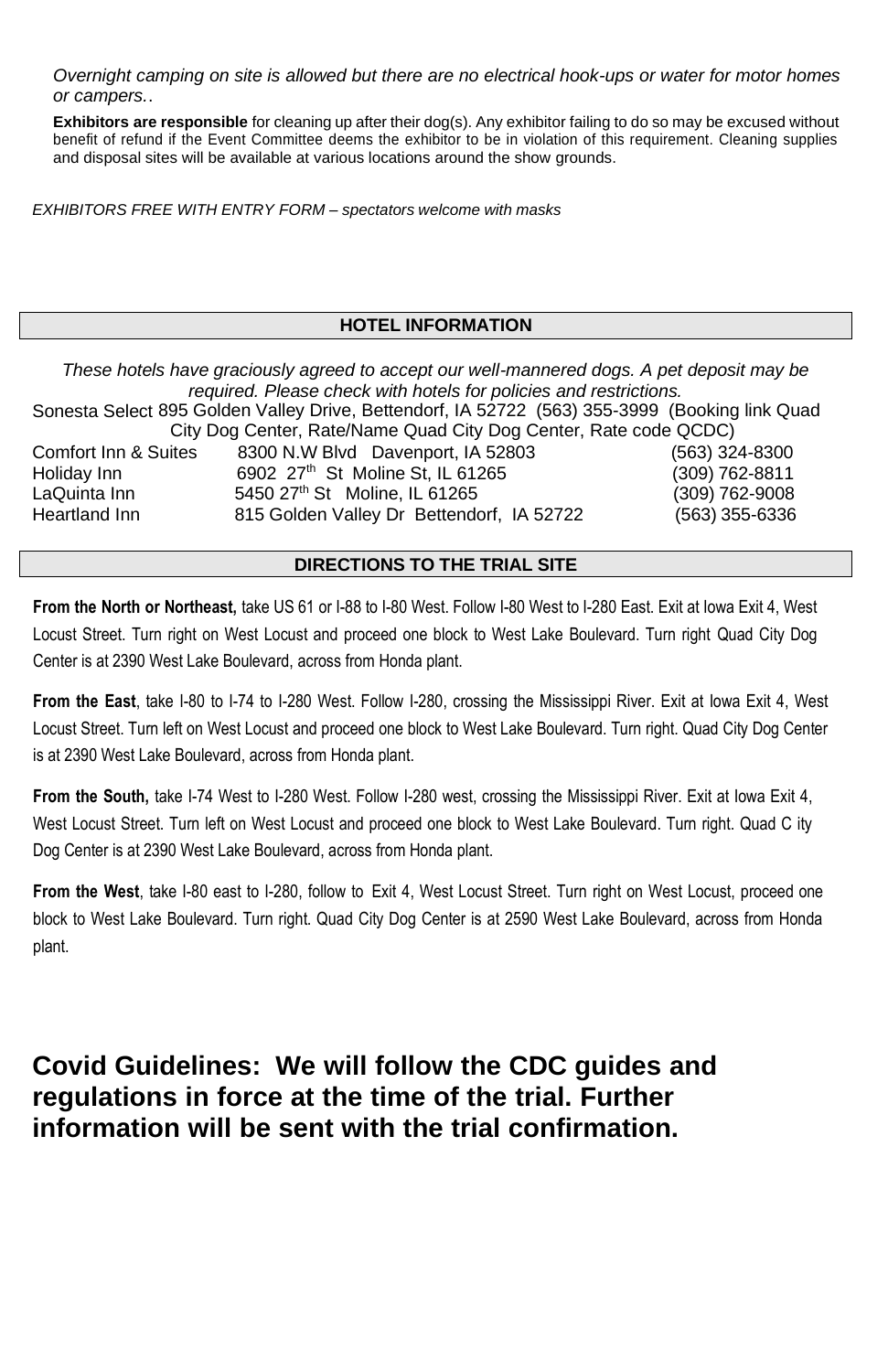

(Do not send this form to AKC. Send it to the Trial Secretary)

### **USE THIS FORM TO MOVE UP TO A HIGHER AGILITY CLASS ONLY**

*All move-up entries are subject to availability of the class and payment of any difference in entry fee. Dogs so moved-up will be entered at the end of the running order. Refer to Chapter 1, Section 20 of the Regulations for Agility Trials for additional move-up requirements.*

**Name of Club** *Iowa City Dog Obedience Club, Inc* **Date** *June 17, 18 & 19, 2022*

|--|

| Dog's AKC Registered Name                                                                                                                                                                                                                                                                                                                                               |      |                                    |        | Dog's AKC#            |     |     |     |     |                                    |
|-------------------------------------------------------------------------------------------------------------------------------------------------------------------------------------------------------------------------------------------------------------------------------------------------------------------------------------------------------------------------|------|------------------------------------|--------|-----------------------|-----|-----|-----|-----|------------------------------------|
| Dog's Call Name<br><b>Move Entry to</b><br>Regular                                                                                                                                                                                                                                                                                                                      |      | <b>Agility Class: (Circle One)</b> |        |                       |     |     |     |     | Jump Height Division: (Circle One) |
| Standard Open                                                                                                                                                                                                                                                                                                                                                           |      | Excellent                          | Master | 8"                    | 12" | 16" | 20" | 24" | 24C"                               |
| Regular<br><b>JWW</b>                                                                                                                                                                                                                                                                                                                                                   | Open | Excellent                          | Master | 8"                    | 12" | 16" | 20" | 24" | 24C"                               |
| Preferred<br>Standard                                                                                                                                                                                                                                                                                                                                                   | Open | Excellent                          | Master | 4"                    | 8"  | 12" | 16" | 20" |                                    |
| Preferred<br><b>JWW</b>                                                                                                                                                                                                                                                                                                                                                 | Open | Excellent                          | Master | 4"                    | 8"  | 12" | 16" | 20" |                                    |
| <b>FAST</b>                                                                                                                                                                                                                                                                                                                                                             | Open | Excellent                          | Master | 8"                    | 12" | 16" | 20  | 24" | 24C                                |
| Preferred<br><b>FAST</b>                                                                                                                                                                                                                                                                                                                                                | Open | Excellent                          | Master | 4"                    | 8"  | 12" | 16" | 20" |                                    |
|                                                                                                                                                                                                                                                                                                                                                                         |      |                                    |        |                       |     |     |     |     |                                    |
| (If applicable)<br>Signature of owner or agent<br>duly authorized to make this entry:<br><br><b>Signature of Trial Secretary</b><br><b>If Approved:</b> The contract of the contract of the contract of the contract of the contract of the contract of the contract of the contract of the contract of the contract of the contract of the contract of the contract of |      |                                    |        |                       |     |     |     |     |                                    |
| Date                                                                                                                                                                                                                                                                                                                                                                    |      |                                    |        | <b>Time Received:</b> |     |     |     |     |                                    |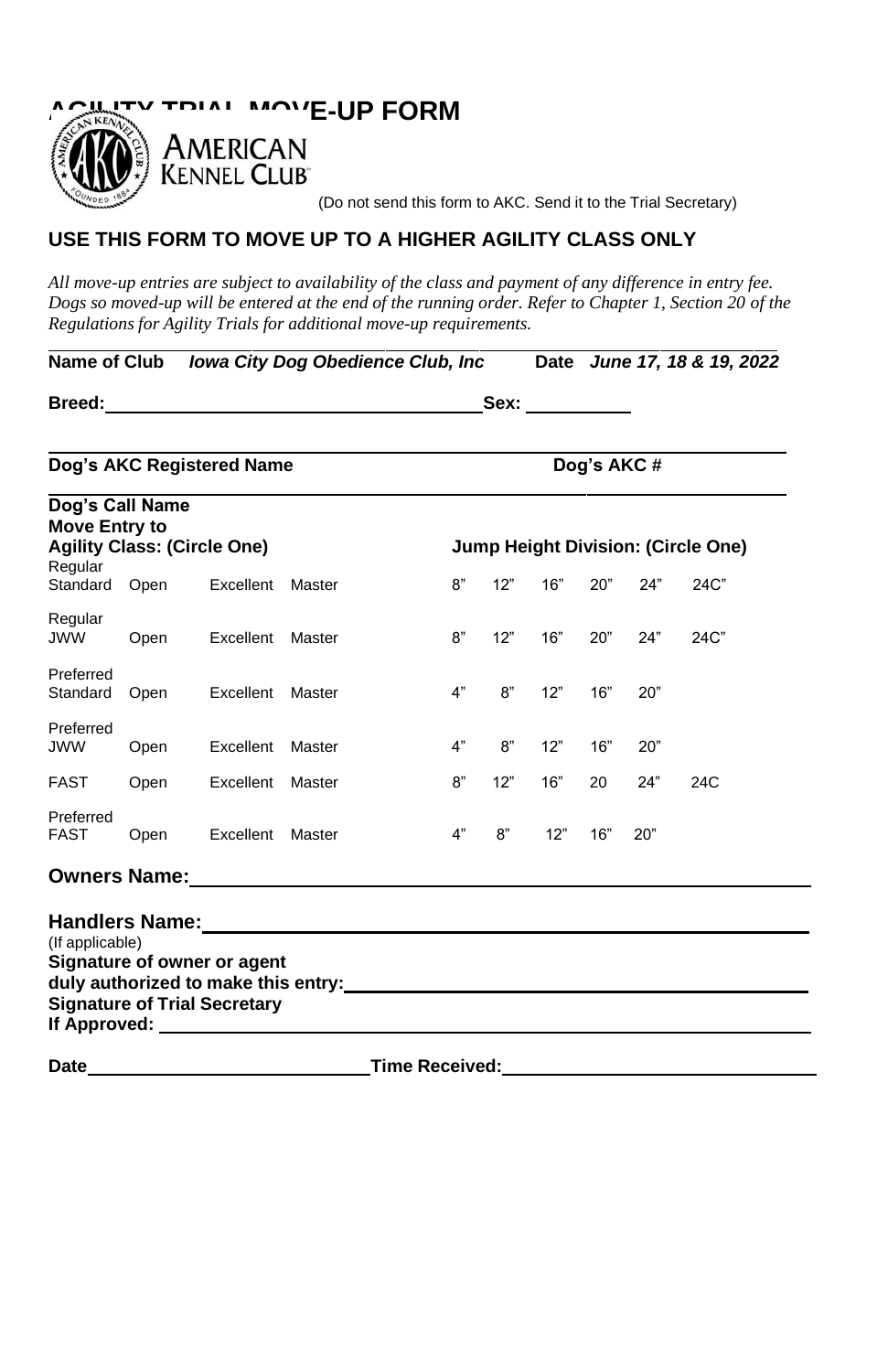

## **OFFICIAL AMERICAN KENNEL CLUB AGILITY ENTRY FORM**

**Iowa City Dog Obedience Club, June 17, 18 & 19, 2022**

|                                                                                         |              | Opens: 4/6/22 ● Closes: 6/1/22 |                |                    |  |  |
|-----------------------------------------------------------------------------------------|--------------|--------------------------------|----------------|--------------------|--|--|
| Day 1: 6/17                                                                             | $\sqcap$ STD | $\sqcap$ JWW                   | $\square$ FAST | $\Box$ Premier JWW |  |  |
| Day 2: 6/18<br>$\Box$ Time 2 Beat<br><b>D</b> Premier STD<br>$\sqcap$ STD<br>$\Box$ JWW |              |                                |                |                    |  |  |
| Day 3: 6/19<br>$\sqcap$ STD<br>$\Box$ FAST<br>$\Box$ JWW                                |              |                                |                |                    |  |  |
|                                                                                         |              |                                |                |                    |  |  |

**Daily Entry Fee:** 1st entry \$24; each additional entry \$14

Make checks payable to: ICDOC; Mail to: Deb Owens, Trial Secretary, 508 2<sup>nd</sup> Ave, Luther, IA 50152

**IMPORTANT: Carefully read instructions before filling out!** 

## Choose Either Regular OR Preferred Classes

Circle one jump height, and circle class selections :: Only one selection per class (STD, JWW, FAST, T2B)

| <b>REGULAR Classes</b>                                                  | <b>PREFERRED Classes</b>                                                                 |
|-------------------------------------------------------------------------|------------------------------------------------------------------------------------------|
| 8"<br>24"<br>24C"<br>12"<br>16"<br>20"                                  | 4"<br>ጸ"<br>20"<br>16"<br>12"                                                            |
| I STD<br>Nov A Nov B<br>Master<br>Exc<br>Open                           | NovP OpenP ExcP MasterP<br><b>STD</b>                                                    |
| l Jww<br>Nov A Nov B Open<br>Exc<br>Master                              | JWW NovP OpenP ExcP<br>MasterP                                                           |
| Nov A Nov B<br>Exc<br>I FAST<br>Open<br>Master                          | FAST NovP OpenP ExcP MasterP                                                             |
| T2R T2R<br><b>JWW</b><br><b>STD</b><br><b>Premier</b><br>(SAT)<br>(FRI) | T2B<br>T <sub>2</sub> BP<br><b>JWW</b><br><b>STD</b><br><b>Premier</b><br>(FRI)<br>(SAT) |

## **Non-Regular Classes** International Sweepstakes □STD □JWW Select: □14" □18" □26"

|                                        | <b>ISEX</b> | <b>HEIGHT AT WITHERS</b> |
|----------------------------------------|-------------|--------------------------|
| This Dog Needs To Be Measured ∐Yes ∐No | VARIETY     |                          |
| <b>BRFFD</b>                           |             | <b>CALL NAME</b>         |

AKC® NAME (INCLUDE AKC TITLES ONLY)

| AKC® NO □                              | Enter Complete Registration # below | DATE OF BIRTH                     |  |
|----------------------------------------|-------------------------------------|-----------------------------------|--|
| PAL NO. $\square$<br>ILP NO. $\square$ |                                     | PLACE OF BIRTH (LIST COUNTRY)     |  |
| FOREIGN REG. NO & COUNTRY $\Box$       |                                     |                                   |  |
| <b>BREEDER</b>                         |                                     |                                   |  |
| SIRE                                   |                                     |                                   |  |
| <b>DAM</b>                             |                                     |                                   |  |
| <b>ACTUAL OWNERS</b>                   |                                     |                                   |  |
| <b>OWNERS ADDRESS</b><br>ADDRESS       |                                     | $\Box$ NEW                        |  |
| CITY, STATE ZIP + 4                    |                                     |                                   |  |
| <b>HANDLER</b>                         |                                     | ENTER JR. HANDLER # if applicable |  |

**Exhibitor or owner MUST sign on the signature line beneath the instructions.**